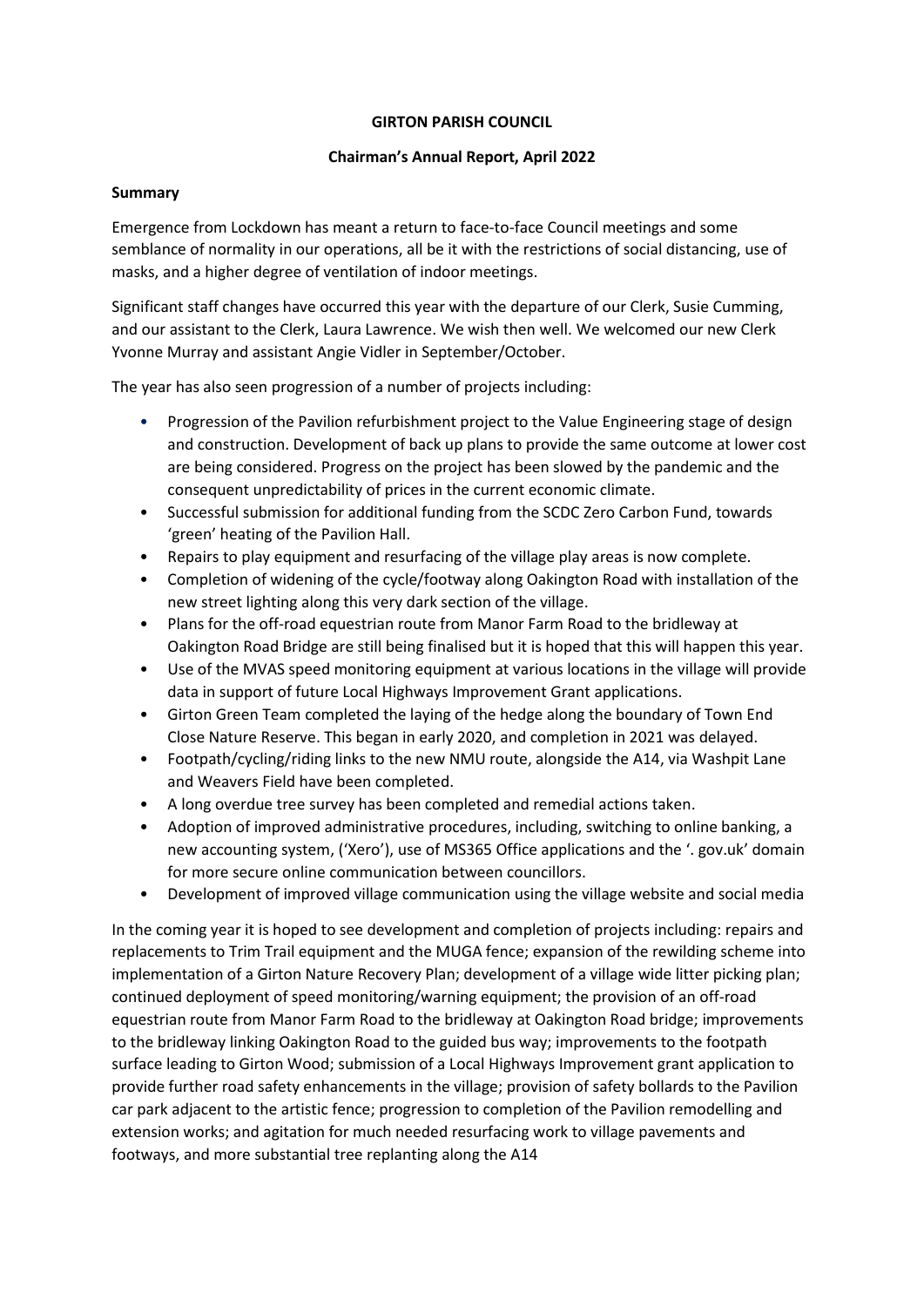### **Emergence from the Pandemic**

My last annual report of April 2021 was written in preparation for our virtual Annual Parish Meeting on the 27<sup>th</sup>. Our subsequent Council AGM held on May 4th, was the last that was allowed to be held virtually following a High Court ruling that such meetings could no longer legally take place after May 6<sup>th</sup>. Subsequent Council meetings have been held face to face indoors with social distancing, enhanced ventilation and the wearing of face masks. More recent readmission of the public to meetings has made differentiation between the Council and observers more difficult and resulted in rather 'messy' meetings. It is hoped that this will be rectified when we soon return to seating in closer proximity around a table.

Use of Council recreational facilities has continued with a gradual return to use of the changing rooms and limited use of the Pavilion Hall. Reopening of the Parish Office and Hall was complicated by the expectation that we would be beginning the refurbishment work to reallocate the Office to the ground floor and extend the Hall. Delays in the progression of the project have made the timing of the eventual start of work difficult to predict but it is expected that it should begin in the summer.

As last year the Council Committee system has effectively ceased to operate but is now being revived. This was not in time to contribute to an effective budget system however, so again we have resorted to setting an inflation related increase to our precept and budgeted to add to our pots of reserves designated to maintenance of facilities and the environment.

### **Personnel**

• At the 2021 AGM the Chair, Vice Chair and Committee chairs were re-elected unanimously. Over the year we have seen the resignation of one councillor, Shahila Mitchell, for personal reasons; thanks to Shahila for her work on the Council particularly in relation to the response to the Covid pandemic and the work of the Pavilion refurbishment Task and Finish Group.

In December, we also lost Councillor Jane Buckler who very sadly passed away after a short illness. Jane was raised in Girton and returned to live in the village in recent years and joined the Parish Council in the early/mid 2010's. She was keen that the village be made as attractive as possible and in the face of the ravages of the A14, had the declared intention to 'make Girton Gorgeous' again! She was chair of the HR Committee and despite failing health, played a key hand in our recent staff recruitment We again send our deepest condolences to her husband (Keith),

We have also welcomed three new councillors by co-option: Cllrs. Carney, de Lima and Muston, who have shown great enthusiasm in involvement with the work of the Council. Daniel Carney has become Footpath's Officer and vice chair of the Finance Committee, Marcel de Lima has initiated a Nature Recovery Plan and become vice chair of the Sports and Recreation Committee, and Anne Muston has become chair of the Finance Committee.

• We thus complete the year with 12 Councillors and following the recent call for nominations for election to the new Council we have 7 existing and 6 new members who are elected unopposed. Retiring Councillors are Julie Dashwood, Val Godby, Anne Kettle, Mary Rodger, and John Thorrold. We thank them for the work they have done for the Council, Val, in particular, as she has been a councillor over many years. New Councillors are Angela Blackthorn, Michael Blom, Andrew Clare, Alison Giles, Nas Hayat, Stuart Marshall and Carolyn Wright. We look forward to welcoming them to our AGM on the  $17<sup>th</sup>$  of May.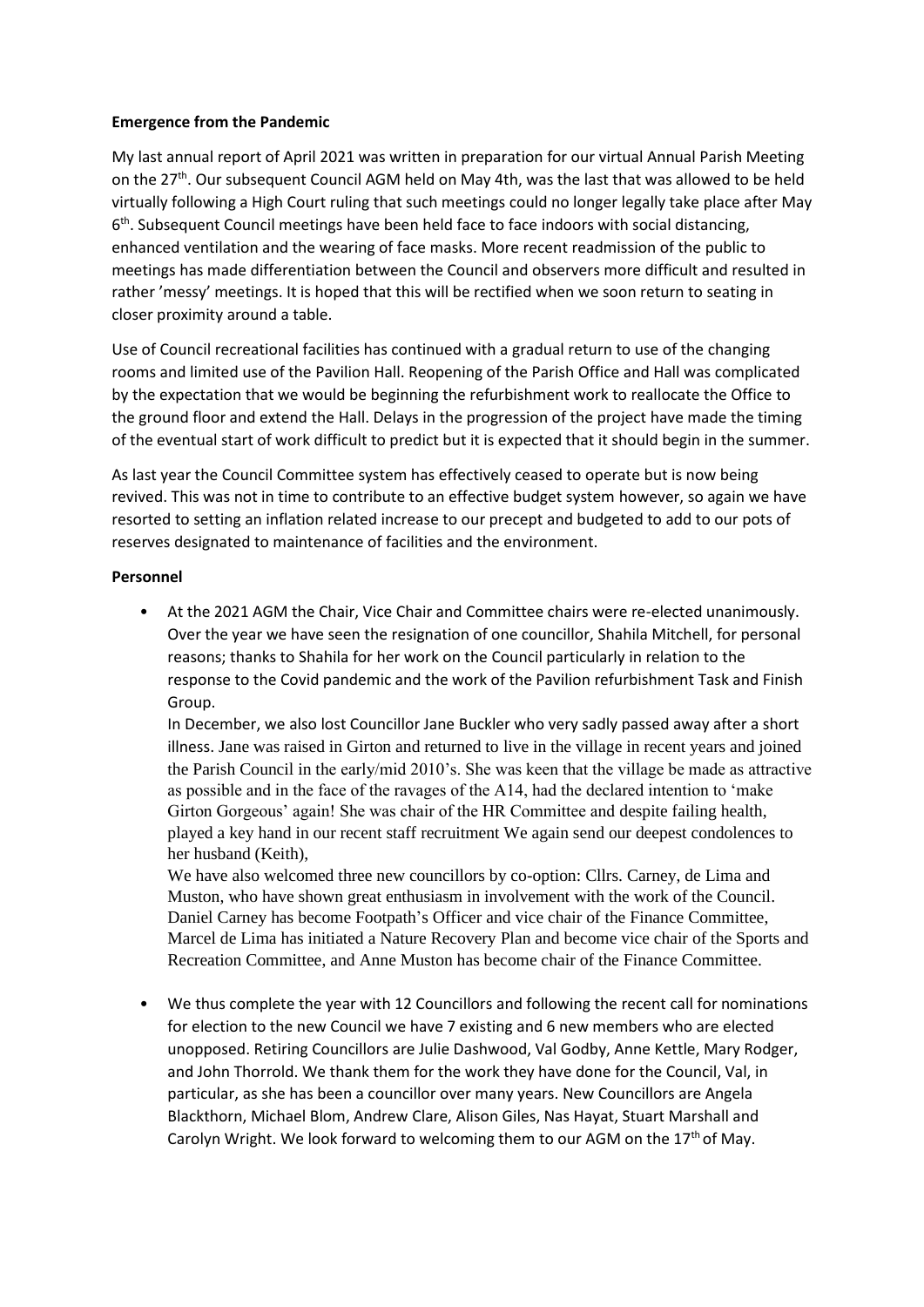• This year has seen an unprecedented turnover of Staff. Following the cessation of provision of accounting services by Coles Accounting, (reported last year), we have employed Streets Accounting, a company based in Wellbrook Way, Girton to manage the completion of out Annual Return and provide us with assistance in updating our accounting systems. In July we said goodbye to Laura Lawrence, assistant to the Clerk, who left for health reasons and in September to our Clerk and RFO, Susie Cumming, who took up an administrative position at her Church in Cambridge. We wish them both well in their future activities.

We were very fortunate to be able to appoint our new Clerk & RFO, Yvonne Murray, without the need for any temporary cover. Angie Vidler was appointed to the position of Assistant Clerk after a period of temporary cover undertaken by Cllr Rodger. Both have hit the ground running and have seamlessly transitioned into their roles. Angie has chased up a significant number of overdue debts for use of facilities and since Yvonne's arrival great progress has been made in streamlining our administrative procedures including, switching to online banking, adoption of a new accounting system ('Xero'), to bring our accounts up to date, and ensuring all payments (some of which had become significantly overdue), have been made. Other changes instigated include using our new MS365 platform and moving us to the .gov.uk domain for more secure online interaction; updating and extending our primary polices to enable speed of decision making and to support new Councillors; re-joining CAPALC and NALC, to increase availability of Council training and advice; re-energising of our Committees with development of Mission, Vision and Values statements to give clearer direction and scope to all our committees; approval by Council to sign-up to the NALC Bronze Award scheme which measures Parish Council best practice; and improvements n communication by greater use of the Village website and of social media.

• Thanks are due to Chris Wilson, Groundsman and Norman Lewell, Security Officer for their continuing reliable service. Finally we should not forget the contribution of our voluntary officers, Cllr Andy Griffin, (Trees), Cllr. Mary Rodger (Drainage and Flooding), Cllr. Val Godby, (Police Liaison), Cllr. Ann Kettle, (Youth liaison), and Daniel Carney, (Footpaths); thanks to all. Sad to say that in October we also lost a friend and stalwart servant to the village, George Thorpe, (Warden of Town End Close and coordinator of 'Girton Green Team' volunteers), who has sadly died. George did a huge amount for the village and is sadly missed. Deepest condolences to Viv, his wife.

# **The Pavilion**

• As we emerge from the pandemic, progress on this project has regrettably been predictably slow, but we have been through a contractor selection process, with the successful firm, (Godfrey and Hicks), now having developed detailed designs and costings. Value Engineering is underway to bring the costs into line with budget. Given the increased building costs being widely reported over recent years, plans are likely to require further modification to meet our financial targets. When the 'best' price is known we shall re-evaluate the project in the light of 'post pandemic' requirements for Office and Meeting Room space and modify the design accordingly.

In addition to the already secured funding of £275,000 from Cambridgeshire County Council Communities Capital Fund, I can report that my application for £15,000 funding from the South Cambs. Zero Carbon Communities Grant towards 'green' heating was also successful.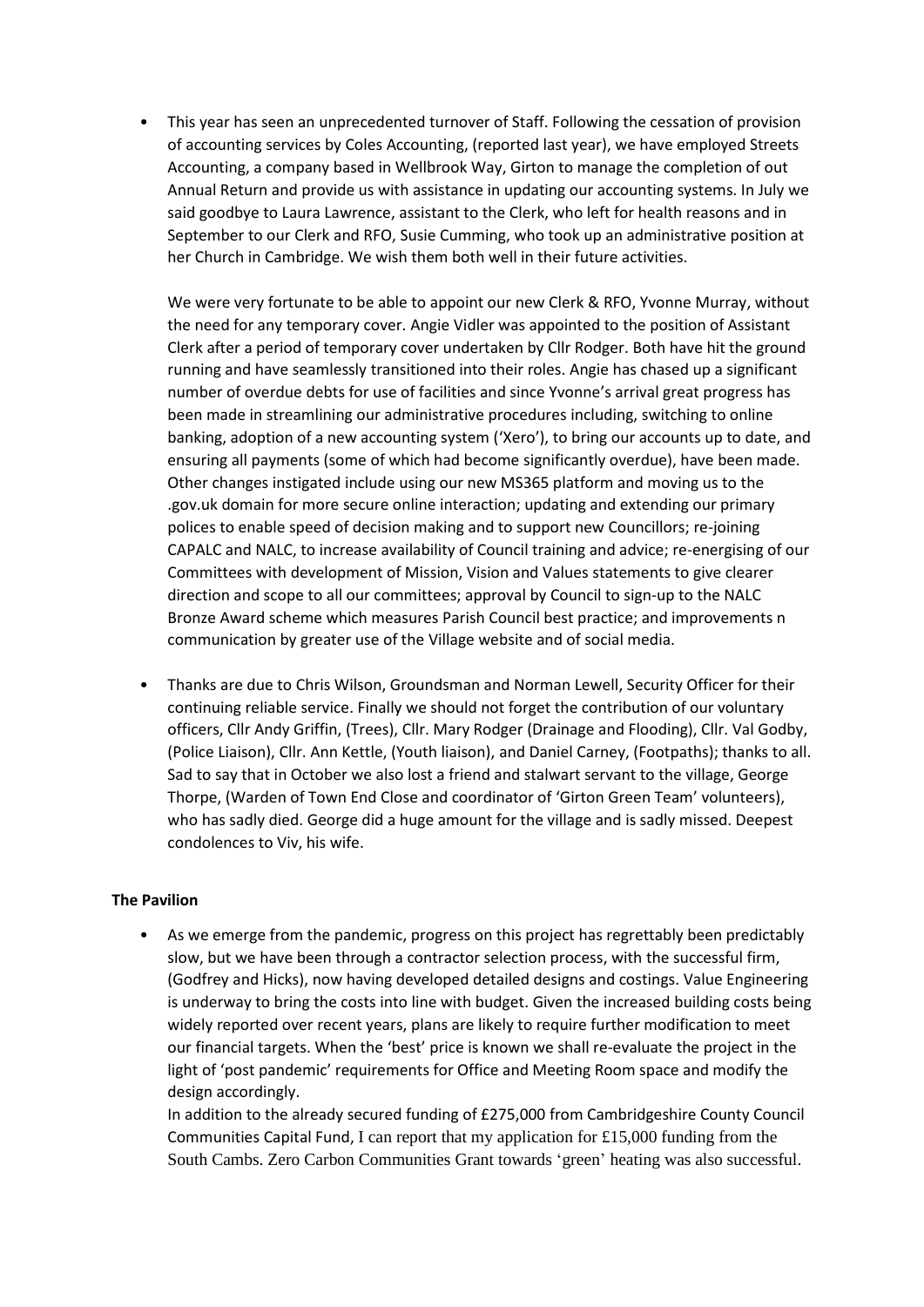We are considering other possible sources of grant funding which will be pursued if we have a further shortfall to make up.

- One positive aspect is the work done to clear the Pavilion loft space which had become something of a dumping ground for various village groups' extraneous property! Many thanks to Paul Clare who as a co-opted member of our Task and Finish group has put a huge effort into this. Essential items are now stored in the container on the carpark. When the work is complete this will be moved to the bottom of the recreation ground to replace an existing container which has deteriorated beyond repair.
- In anticipation of the closure of the building and to accommodate our new staff we negotiated the use of a room in Cotton Hall as a temporary Office. This proved less than satisfactory for several reasons so that the arrangement was terminated after 3 months. It is anticipated that a temporary office will be set up in the Contractor's site-office when building work begins.
- A plan to install safety bollards along the footpath adjacent to the artistic fence has not progressed. The alternative plan to install wheel stops on the tarmac was deemed less favourable and it has taken most of the year to ascertain where we can and cannot dig along the edge of the footpath in front of the artistic fence. County Highways Health and Safety Officer felt that the likelihood of a serious incident was remote and that either of our proposed solutions would be acceptable. Hopefully our plan for the installation will be completed in the coming months.

# **Sports and Recreation**

See separate report from Gill Cockley (Sports and Recreation Committee).

• Repairs and replacements of some items of play equipment were severely delayed by the pandemic. It is pleasing to report that the see saw is now repaired and the climbing frame platforms and safety surfacing on the Recreation ground play area have been replaced. Repairs to the play area surfaces and equipment at Wellbrook Way and Weaver's Field have also been completed. Thanks are due to the resident of Weavers Field who has steam/pressure cleaned the play surface at that location on more than one occasion. Further repairs to the Trim Trail are scheduled.

### **Open Spaces**

See separate report from Andy Griffin/Marcelo de Lima, (Environment Committee), and Daniel Carney, (Footpaths Officer).

• The Girton Green Team of village volunteers which was so ably led by George Thorpe continues to address various tasks relating to management of vegetation alongside footpaths and in the various smaller open spaces in the village. Since the pandemic this has been on a limited more solitary scale dictated by social distancing restrictions. In March, a larger party has completed the laying of the Town End Close hedge alongside Footpath 4 at Woody Green. Thanks must go to Impington resident, Chris Jones, (who is a hedge laying enthusiast), who contributed much effort, knowledge and expertise to the work. We now really are in desperate need of someone who is able to take on leadership of the group and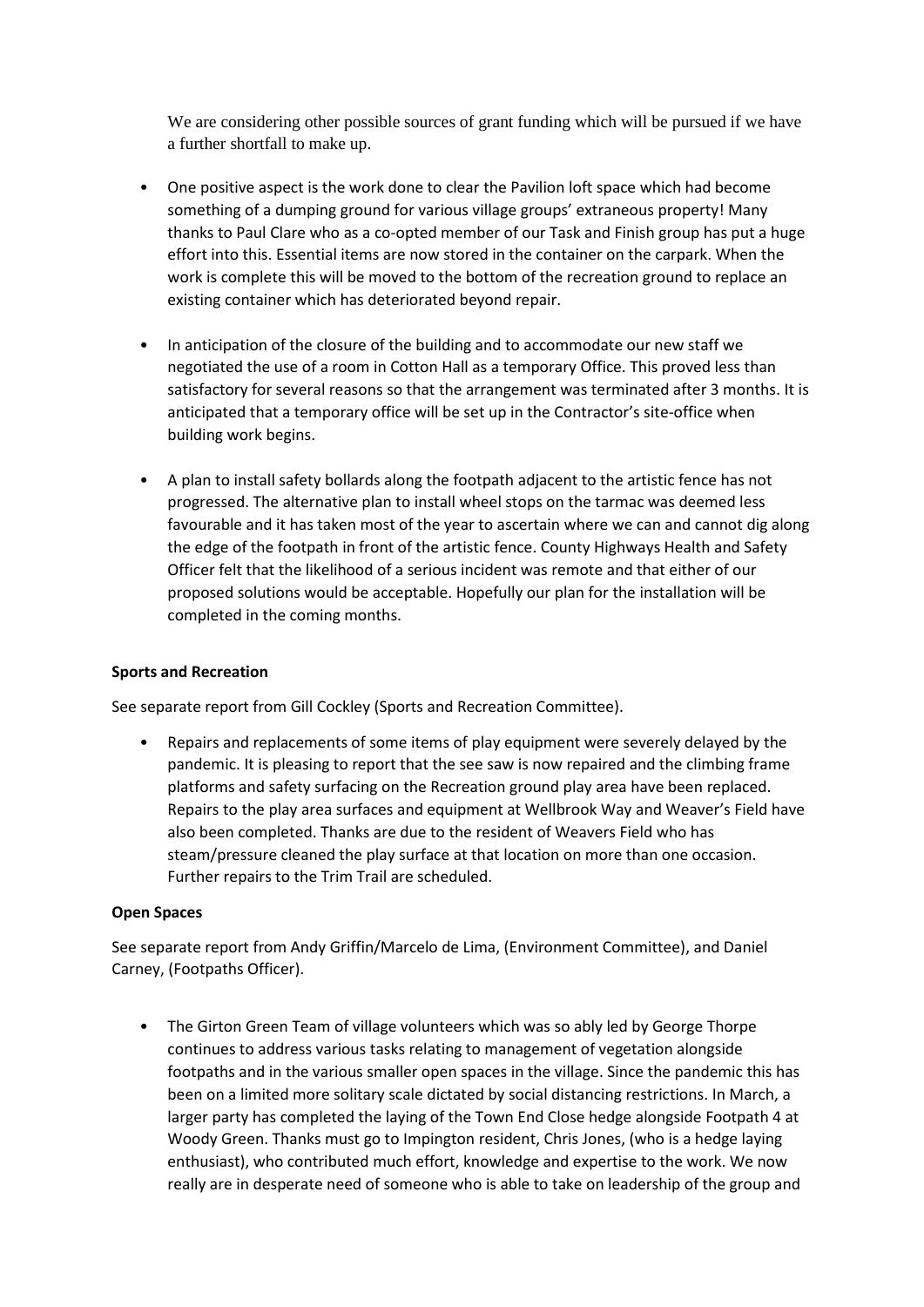the wardenship of Town End Close Nature Reserve. Finding someone with George's breadth of knowledge and commitment is proving difficult.

- Last year I reported: "The issue of replacement of the diseased Holm Oak near Cotton Hall is still unresolved. We continue to send reminders to SCDC and hopefully will see a replacement planted eventually." Sadly, nothing has changed.
- Following the demise of the plan to convert the old BT phone box at Girton Corner into an art gallery, an alternative idea to install a defibrillator is now to be costed and progressed.
- Councillors lead by Councillor Rodger have conducted a trial scheme of rewilding areas of grass verge and green space in the village. Councillor de Lima is instigating a Nature Recovery Plan which will hopefully incorporate this idea into its development proposals.

## **Planning Issues**

See separate report from Douglas de Lacey, Chair of Planning Committee

• There have been two further contentious applications this year. The application to demolish the former Felix Hotel to build a new Care Home met with wide protest from residents and has yet to be decided by Planners.

A more recent retrospective application for development of a bungalow at Duck End has also caused consternation, and a further retrospective application to build a storage unit on green belt land in Oakington Road has received objections from residents. The Parish Council Planning Committee voted to refuse both of these.

Girton College has recently revived an application approved in 2016 which is time lapsed. The Council considered it recently and requested that the provision of a new car park entrance along Girton road should be subject to detailed safety scrutiny and that all requirements for net biodiversity gains are met or exceeded

• All the submitted sites for Girton, in the South Cambs. Local Plan development 'Call for Sites' were rejected as being unsuitable.

### **Highways**

- Our Local Highways Initiative grant application for Double Yellow lines in junctions at St Margaret's Road and Thornton Road, and safety bollards at Weavers Field junction with Girton Road was unfortunately not successful. Our application was rated 26<sup>th</sup> out of 42 with the first 16 being approved. The cut off score being 3.6/5, we scored 3.5/5. In general, it seems that speed reduction measures were favoured this time, and we have had our share of those already. However, I have requested information on the factors that decide the scoring, and that the safety bollards still need to be replaced at Weavers Field. We are considering that this year's LHI application should probably request extension of the 20mph limit to Girton Corner and reduction of speed along Oakington Road to 30mph.
- The speed monitoring equipment received under an LHI grant application has been used at several locations in the village, Cambridge Road, Oakington Road and Huntingdon Road. The data recorded over 28 days at each location has been forwarded to the Police authority. This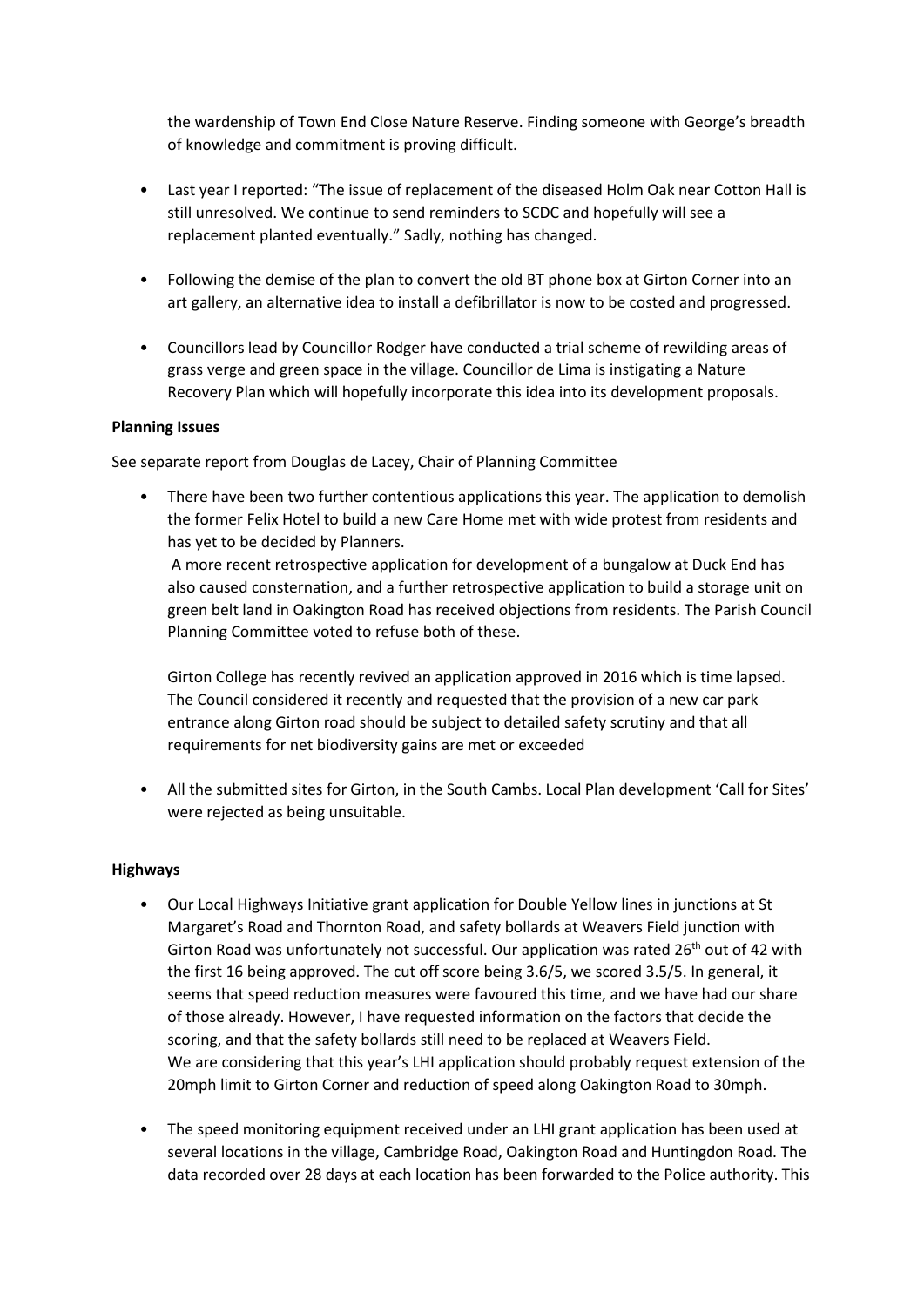should prove useful in supporting any further speed reduction measures we should wish to implement.

- The widening of the cycle path along Oakington road being carried out under S106 funding from the Northstowe development, to improve non-motorised links between Oakington and Girton, has been completed within the Girton section. A proposal to improve safety in crossing the bridge by widening the foot/cycle path and instating single lane traffic on the bridge was considered and consulted upon. The response was not enormous and was evenly split. However, there was sufficient concern raised about the safety of horses crossing from the nearby stables to the bridleway that the Council felt the case for its' introduction could not be supported.
- As part of the work on the cycle path widening the repairs to the bridge parapets were also carried out. The structure of the bridge supports is deemed sound and plans for further flood relief measures will concentrate on providing additional water channels outside the bridge upports and possible lowering of the stream bed below the bridge. Cllr Murphy reports that funding for work on the Oakington Bridge remains in the highways' maintenance budget, and preparatory work assessing the requirements for flood control measures is underway.
- Following our securing of funding from the A14 legacy fund, the new street lighting along the section of Oakington Road was finally installed in March and is now working. It is gratifying that apart from improving the safety to pedestrians and cyclists, it really does reinforce the point that the area is a part of the village and not some abandoned outpost. We will periodically monitor traffic speeds along this road and if supported apply for speed reduction measures including reduction in speed limit to 30mph.
- Many pavements in the village are still in need of resurfacing and in some cases renovation. We have raised concerns about the quality and location of recent resurfacing in the village. We are exploring this with County Councillor Edna Murphy who has taken it up with Highways Officers. It appears that shoddy cosmetic 'top coating' of less worn pavements has taken priority over substantial repairs to those in very poor condition. Edna has also gained an assurance that the long-needed renovation of the pavement at Woody Green is scheduled for 2023, though interim repairs may happen sooner, Similar assurance is being sought for those in Cambridge and Girton roads. The requested replacement of bollards at Woody Green to prevent reckless cycling has been denied on grounds of maintaining disabled access. We are considering erection of cycle restriction warning signs.
- The problem of ensuring safe traffic access to the new Gretton School site at the junction of High Street and Cambridge Road was discussed with the school management. 'Banksman' control of taxis entering and leaving, control and staggering of arrival and departure times and introduction of warning flashing light 'School' signs were discussed. There do not appear to have been many subsequent problems reported. The further issue of staff parking along the High Street was also reviewed but still persists. The use of this road by heavy vehicles servicing the Dovehouse Court building works has meant that the pavements here have become damaged. Contractors have undertaken to make good, when the work is complete.
- Plans for provision of off-road access for horse riders from Manor Farm Road to the bridleway at Oakington Road Bridge, progressed by former County Councillor Lynda Harford

.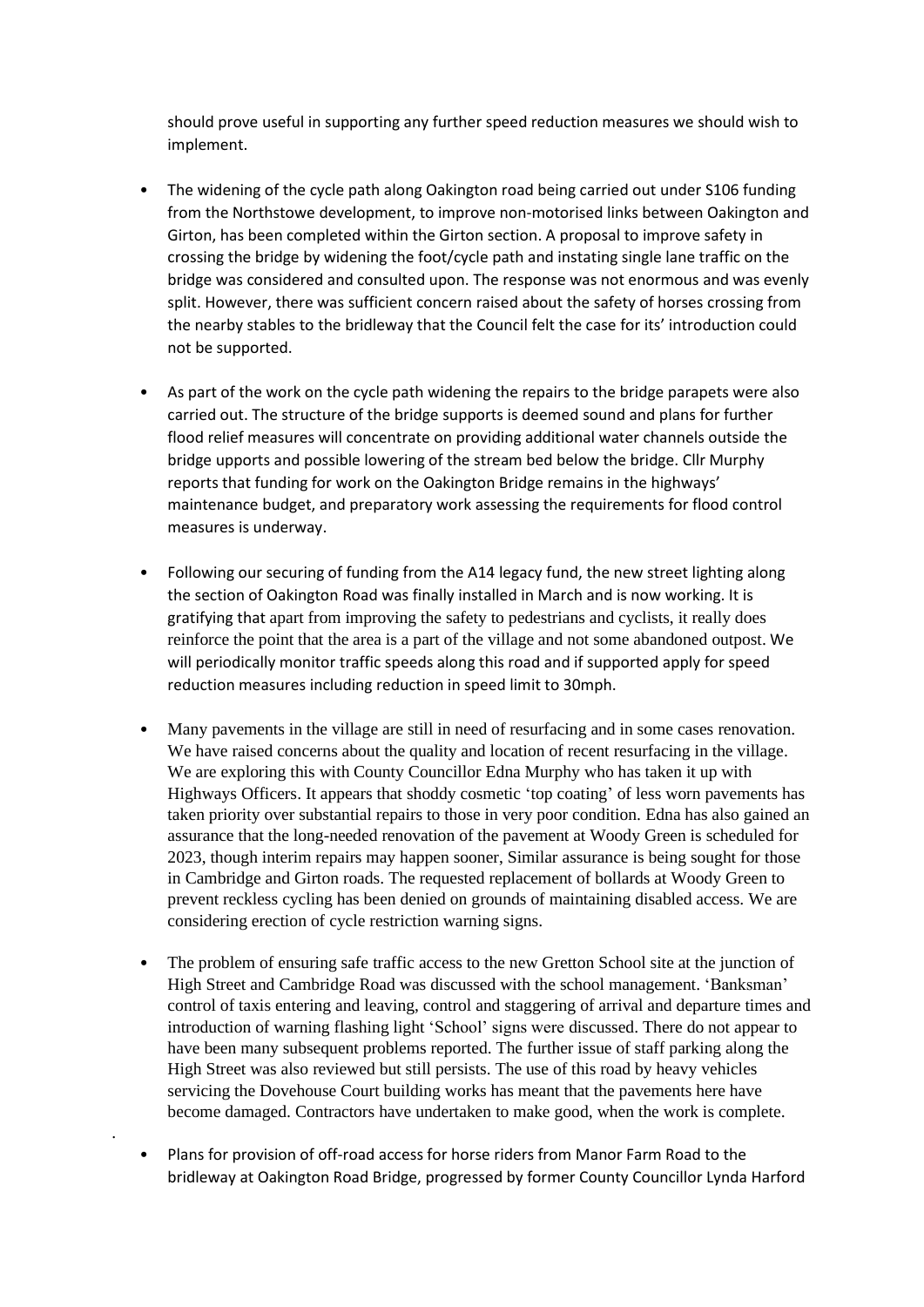have yet to be realised. County Councillor Murphy has had difficulty identifying the responsible Officers and the funding source. This has recently been established to be approved expenditure from the County Council Social Values Fund. There should now be no further obstacle to completion of this important road safety improvement measure.

- The possibility of improving the surface of this bridle way to the guided bus way has been explored but it is proving difficult to define a solution that is friendly to pedestrians, cyclists and horses. The footpath leading from the Church through the Millennium Wood and on through Girton Wood to the guided bus way could also benefit from addition of road planings and their provision is to be investigated.
- Following the A14 upgrade works, links to the NMU at Washpit Lane and Footpath 4 to Weavers Field have now been completed, but regrettably do not restrict motorcycle access. This situation will be monitored. The route of the path over the A14 has now been formally revoked. Improvements to the path on the other side of the A14 bridge linking to Huntingdon Road have yet to be progressed, being apparently hampered by issues relating to the land ownership.
- The tree replanting along the A14 and local road has sadly not flourished, and County Councillor Murphy continues to badger National Highways (the new name for Highways England), to ensure failing trees are replaced.
- The issue of rat running through the village remains a concern. The possibility of a direct link from the A1307 local road to the M11 appears to have been kicked into the long grass. We shall continue to monitor the situation and renew our efforts to address matters, as evidence of need emerges. The plan for the Northstowe Southwest access road which also has potential for exacerbating traffic flows through Girton was recently included in a further Northstowe development planning application. Our concerns were made known that this should not encourage use of Girton roads as a route to Cambridge.

### **Finance**

See separate reports from Ann Muston, (Finance Committee), and Yvonne Murray, (RFO).

- As reported in October, following the appointment of our new Clerk/RFO, it became apparent that our accounting/bill paying process had unravelled over the period of lockdown, and a number of aggrieved unpaid contractors and service providers emerged from the woodwork. These matters were rapidly addressed by Yvonne and following our setting up of on-line banking and a new Accounts package, we now have streamlined system for accounts management.
- Difficulties in identifying a suitable accountant to complete our Annual Return meant that it was not possible to submit this until after the specified time limit for public on-line display of the documentation. As soon as Streets were appointed, they completed the task very efficiently and the official Audit of our Return was completed with only one additional minor qualification referring to a clerical error in posting of a receipt of monies from SCDC with the precept payment. Thanks to our RFO and Streets for achieving this.